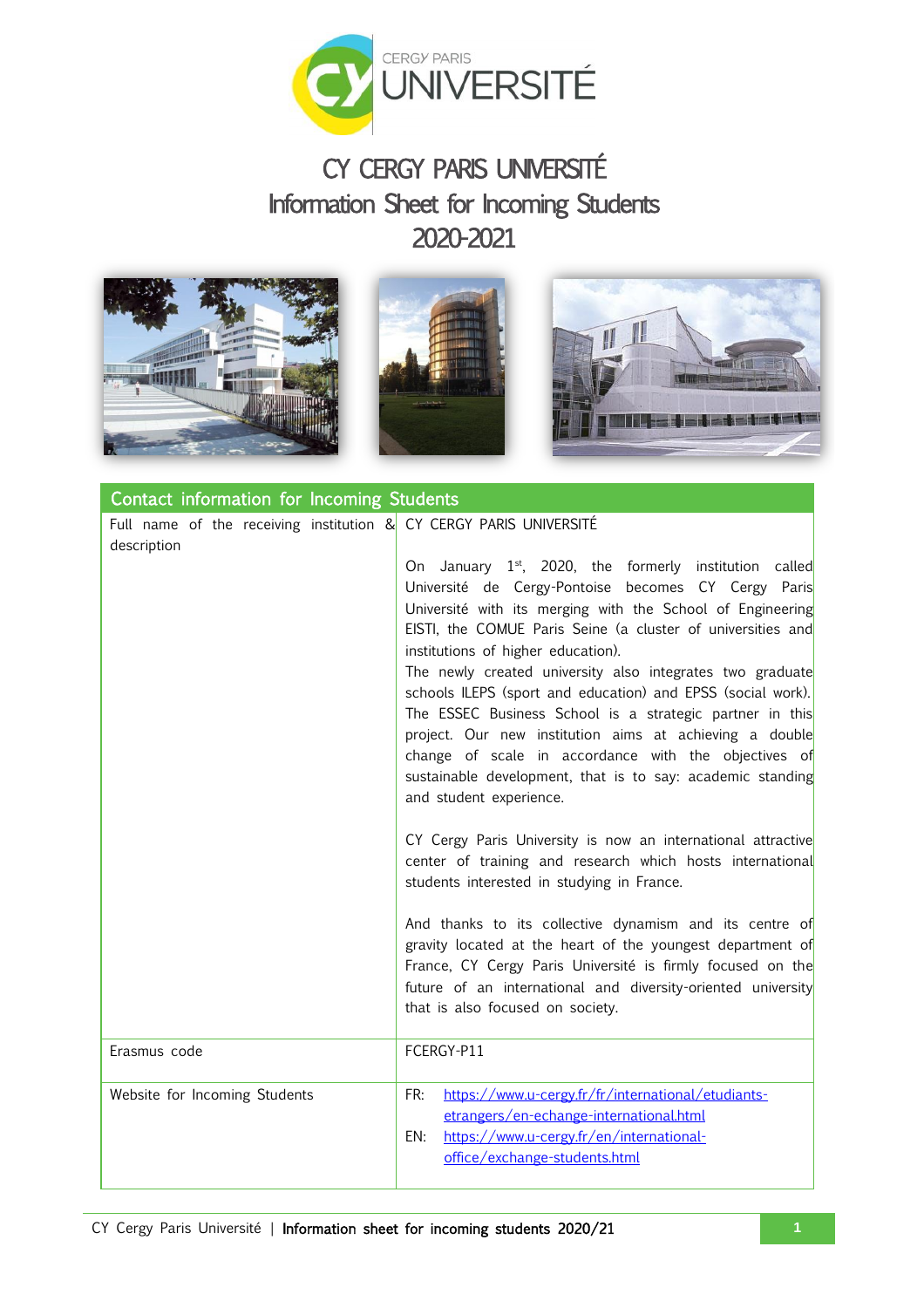

| International Exchange Coordinators for<br>Incoming Students | Mrs Mara LIM<br>Email:<br>mara.lim@cyu.fr<br>+33 1 34 25 67 02<br>Phone: |
|--------------------------------------------------------------|--------------------------------------------------------------------------|
|                                                              | Mrs Aïssata ANNE                                                         |
|                                                              | Email: aissata.anne@cyu.fr                                               |
|                                                              | Phone: +33 1 34 25 60 96                                                 |
|                                                              | Email in common: incomingmobility@ml.u-cergy.fr                          |
| Incoming Mobility Postal Address                             | CY CERGY PARIS UNIVERSITÉ                                                |
|                                                              | International Cooperation Department                                     |
|                                                              | Incoming Mobility Office                                                 |
|                                                              | Tour des Chênes, 3 <sup>e</sup> Etage, Bureau 313                        |
|                                                              | 33 Boulevard du Port                                                     |
|                                                              | 95011 CERGY-PONTOISE CEDEX                                               |
|                                                              | <b>FRANCE</b>                                                            |
|                                                              |                                                                          |

| Nomination and Application procedure   |                                                                                                                                                                                                                                                                                        |  |
|----------------------------------------|----------------------------------------------------------------------------------------------------------------------------------------------------------------------------------------------------------------------------------------------------------------------------------------|--|
| Official nomination                    | Please<br>the nomination of your future outgoing<br>send<br>students to incomingmobility@ml.u-cergy.fr<br>1st Semester (Fall Term) and full academic year:<br>beginning of March 2020<br>2 <sub>nd</sub><br>semester<br>(Spring<br>Term):<br>beginning<br>01<br>September 2020         |  |
| How to nominate your outgoing students | In order to process the nomination of your outgoing<br>students please send us the following information for each<br>student:                                                                                                                                                          |  |
|                                        | SURNAME OF THE STUDENT<br>First name<br>Gender<br>Email<br>Date of Birth (dd/mm/yyyy)<br>City of birth (and country)<br>Nationality<br>Phone number<br>Home address                                                                                                                    |  |
|                                        | Type of exchange (ex: study, traineeship, doctoral<br>studies, etc.)<br>Field of studies during the exchange program at CY<br>Cergy Paris Université (ex: Law, Languages, etc.)<br>The exchange period at CY Cergy Paris Université<br>(eg: 1st semester/2nd semester or full academic |  |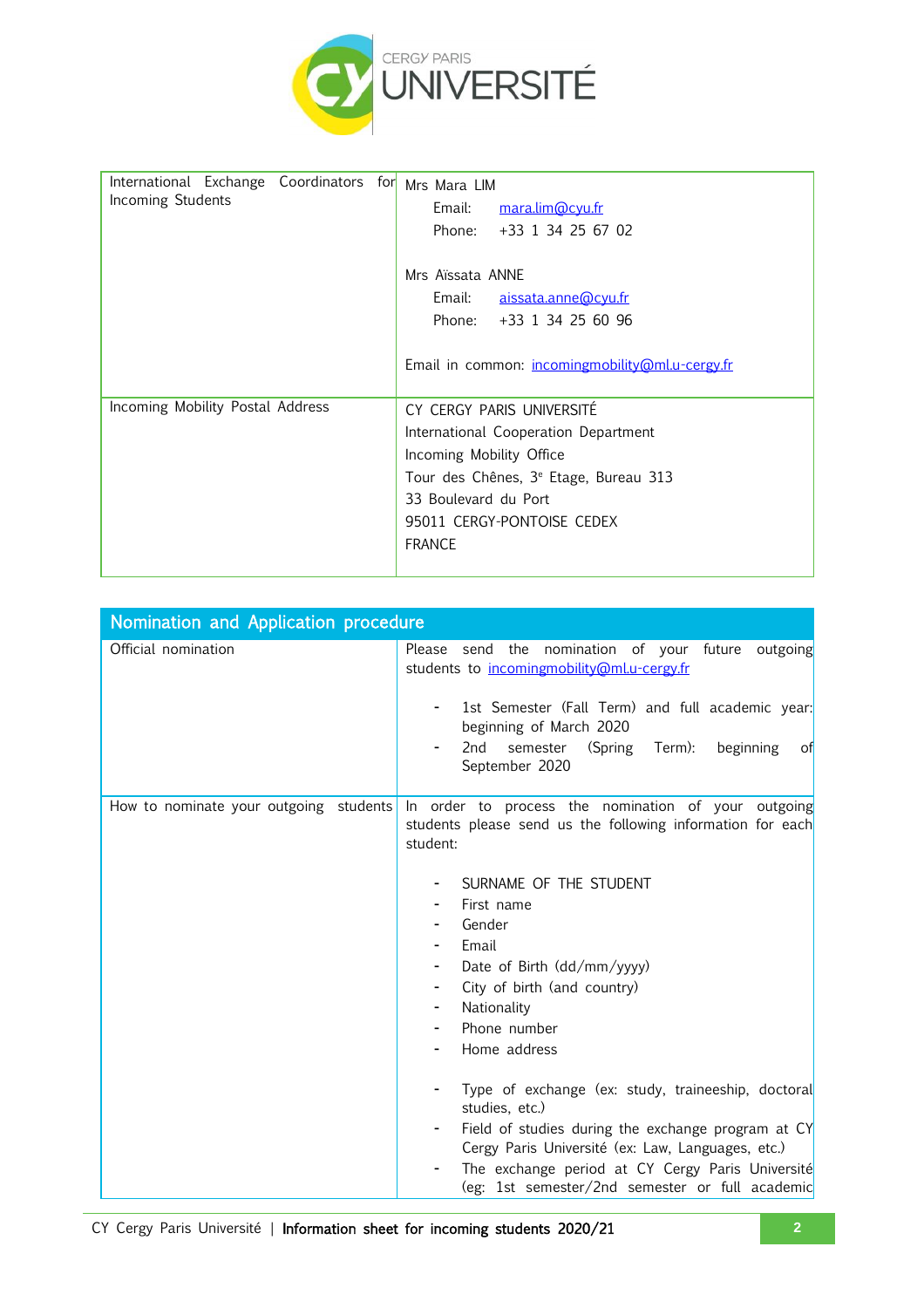

|                                            | year)<br>The current study level of the student (eg:<br>undergraduate, postgraduate, doctorate)                                                                                               |
|--------------------------------------------|-----------------------------------------------------------------------------------------------------------------------------------------------------------------------------------------------|
|                                            | Once your nomination is received, the Incoming Mobility<br>Team will send to your students our application package<br>by email.                                                               |
| List of coordinators and referent teachers | To set up a study plan and a learning agreement your<br>students must contact the academic coordinator or referent<br>teacher at CY Cergy Paris Université.                                   |
|                                            | Your student can also send queries to the academic<br>coordinator/referent teacher to get the list of courses<br>available, language requirements, schedule, calendar, ECTS-<br>credits, etc. |
|                                            | PDF Document:<br>https://www.u-cergy.fr/_attachments/exchange-students-<br>article-<br>4/Tableau%2520coordinateurs%2520et%2520r%25C3%25A9                                                     |
|                                            | f%25C3%25A9rents%2520DRI%25202017%25202018.pdf?do<br>wnload=true                                                                                                                              |
| Application deadlines for your students    | 1st Semester (Fall Term) and full academic year:<br>from April 1st to April 30th, 2020<br>2nd semester (Spring Term): from October 1st to                                                     |
|                                            | October 31 <sup>st</sup> , 2020                                                                                                                                                               |
|                                            | The submission of applications will be considered as<br>completed only when your students provide all completed<br>forms and supporting documents.                                            |
| Final admission for an exchange program    | The Incoming Mobility Team will send the application to the<br>selection committee at the academic department in which<br>your students wish to study.                                        |
|                                            | Final admission for an exchange program will be effective<br>only AFTER the approval of the application by the selection<br>committee.                                                        |
|                                            | Students will then receive an acceptation email (for<br>Students)<br>Erasmus+<br>invitation<br>letter<br>(non-EU<br><b>or</b><br>an<br>Students).                                             |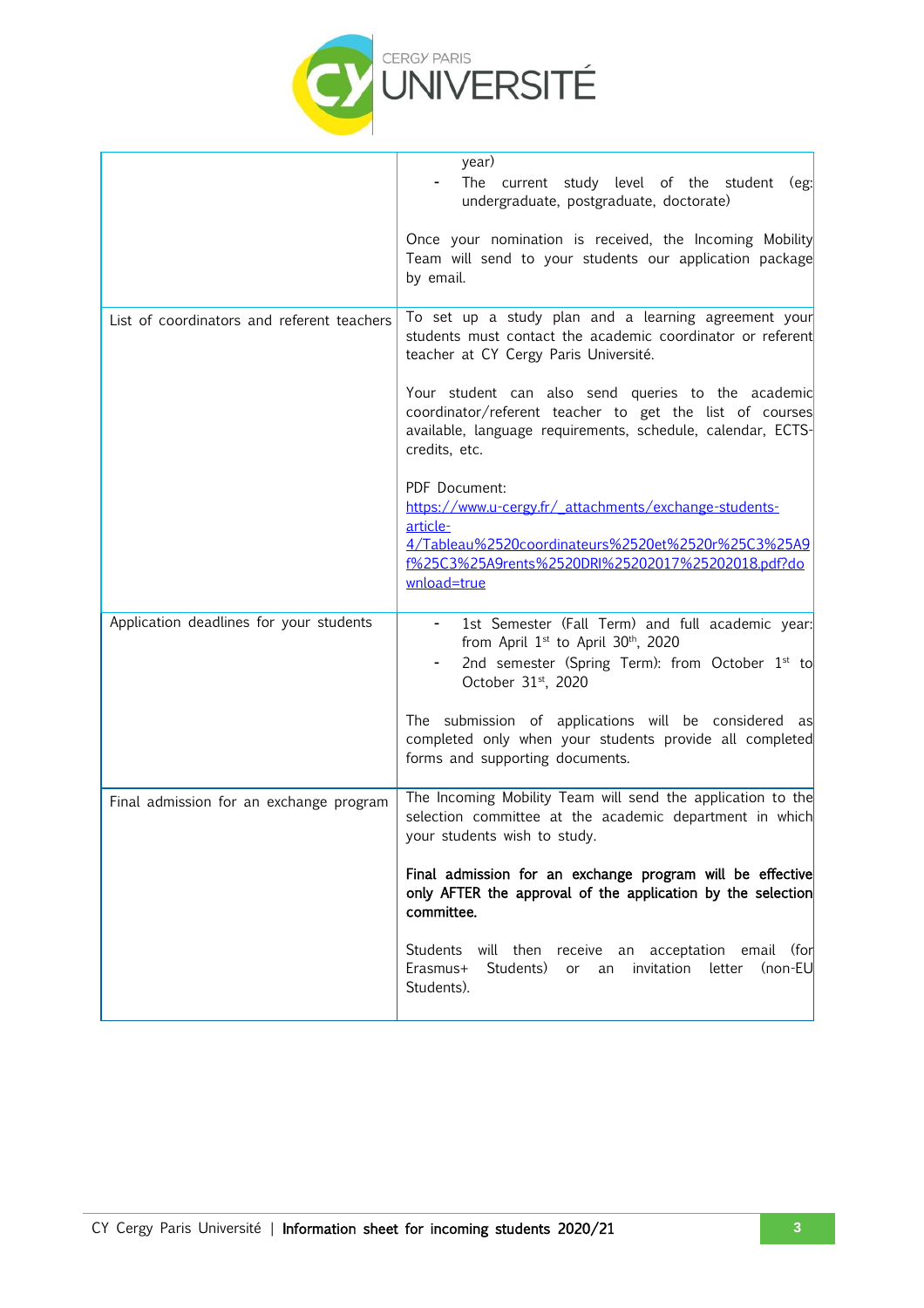

| Fields of study and courses open for your outgoing Students |       |                                                                                                                                                                                                                                                                                                                                                                                                                     |
|-------------------------------------------------------------|-------|---------------------------------------------------------------------------------------------------------------------------------------------------------------------------------------------------------------------------------------------------------------------------------------------------------------------------------------------------------------------------------------------------------------------|
| Cergy<br>study<br>at CY<br>Fields<br>of<br>Université       | Paris | Lettres modernes (French literature, Linguistics and<br>Communication)                                                                                                                                                                                                                                                                                                                                              |
|                                                             |       | Histoire et Géographie (History and Geography)                                                                                                                                                                                                                                                                                                                                                                      |
|                                                             |       | Economie et Gestion (Economics and Management)                                                                                                                                                                                                                                                                                                                                                                      |
|                                                             |       | Droit (Law):<br>Law for exchange students<br>franco-allemand:<br>Cursus<br>Law<br>courses<br>French-German studies with the university<br>of Düsseldorf<br>Vermont Law School - Master 1 droit des<br>affaires: Master 1 Business Law with the<br>Vermont Law School<br>Dual LLM (Master<br>of Laws)<br>with<br>the<br>university of Dundee                                                                         |
|                                                             |       | Master Social Law with the university of<br>Milan                                                                                                                                                                                                                                                                                                                                                                   |
|                                                             |       | INSPE (National institute for training teachers):<br>Licence pluridisciplinaire (Bachelor's degree)<br>Master MEEF (Master's Degree in Teaching,<br>Education and Training)                                                                                                                                                                                                                                         |
|                                                             |       | Langues (International languages):<br>Applied Foreign Languages in<br>English/Spanish<br>Applied Foreign Languages in<br>English/German<br>Applied Foreign Languages in<br>English/Japanese)<br>Applied Foreign Languages in<br>English/Chinese<br>Language,<br>Literature,<br>Civilization<br>and<br>Regional Studies in English<br>Literature,<br>Language,<br>Civilization<br>and<br>Regional Studies in Spanish |
|                                                             |       | Sciences:<br>Biologie (Biology)<br>Physique-Chimie (Chemistry-Physics)<br>Mathématiques (Mathematics)<br>Génie civil (Civil Engineering)<br>Génie électrique (Electrical Engineering)                                                                                                                                                                                                                               |
|                                                             |       | Informatique (Computer sciences)<br>Géosciences<br>et<br>environnement<br>(Environmental and Earth sciences)                                                                                                                                                                                                                                                                                                        |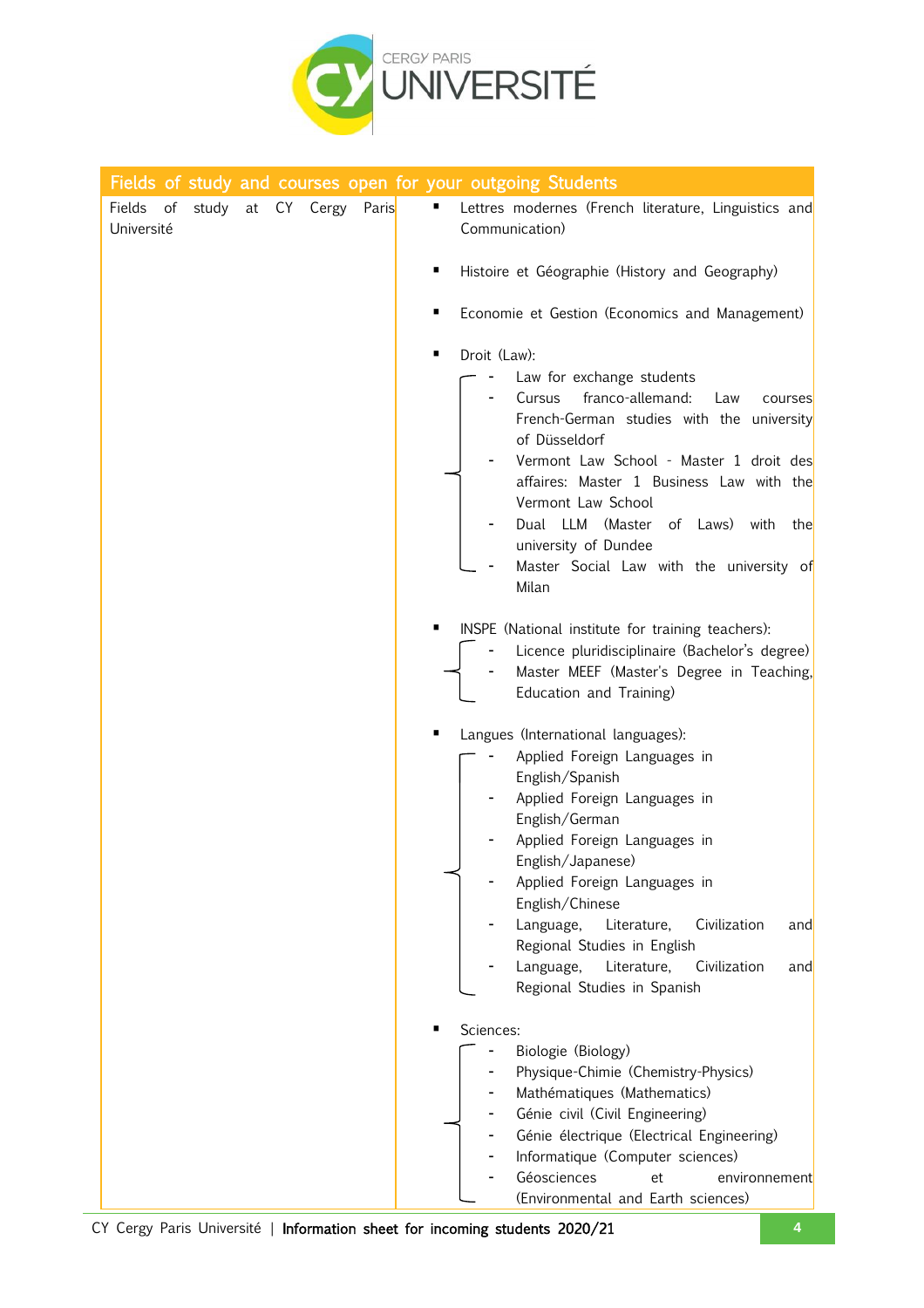

| Institut Universitaire Technologique (IUT - University<br>Institute of Technology):<br>Qualité, Logistique industrielle, Organisation<br>(QLIO - Quality, industrial logistics and<br>organization)<br>Génie industriel (Industrial Engineering) |
|--------------------------------------------------------------------------------------------------------------------------------------------------------------------------------------------------------------------------------------------------|
|--------------------------------------------------------------------------------------------------------------------------------------------------------------------------------------------------------------------------------------------------|

| Courses available in English                 | The native language in France is French, but your students<br>do not necessarily need to speak French to study at our<br>institution.<br>You will find below the list of English-taught courses<br>available at CY Cergy Paris Université.<br>PDF Document:<br>https://www.u-cergy.fr/_attachments/etudier-a-l-CY                          Cergy<br>Université-<br><b>Paris</b> |
|----------------------------------------------|---------------------------------------------------------------------------------------------------------------------------------------------------------------------------------------------------------------------------------------------------------------------------------------------------------------------------------------------------------------------------------|
|                                              | article/OFFRE%2520DE%2520COURS%2520EN%2520ANGLAIS<br>%25202017-2018.pdf?download=true                                                                                                                                                                                                                                                                                           |
| French<br>Courses<br>for<br>your<br>students | outgoing CY Cergy Paris Université offers also French Language<br>Courses, through the French Language Centre, which are<br>designed specifically to allow international students to<br>develop their communication skills and knowledge of French<br>culture.                                                                                                                  |
|                                              | Information, registration fees and program details are<br>available at this webpage:                                                                                                                                                                                                                                                                                            |
|                                              | Webpage:<br>https://www.u-cergy.fr/fr/international/centre-de-langue-<br>francaise.html                                                                                                                                                                                                                                                                                         |
|                                              | Contact person at the French Language Centre:                                                                                                                                                                                                                                                                                                                                   |
|                                              | CY CERGY PARIS UNIVERSITÉ<br>Mrs. Nathalie GRUEZ                                                                                                                                                                                                                                                                                                                                |
|                                              | Maison des Langues - Centre de Langue Française (CLF)<br>Chênes 1, Bureau E386<br>33 Boulevard du Port<br>95011 CERGY-PONTOISE CEDEX<br><b>FRANCE</b><br>Email:<br>languefrancaise@ml.u-cergy.fr                                                                                                                                                                                |
|                                              | Phone:<br>+33 1 34 25 22 51                                                                                                                                                                                                                                                                                                                                                     |